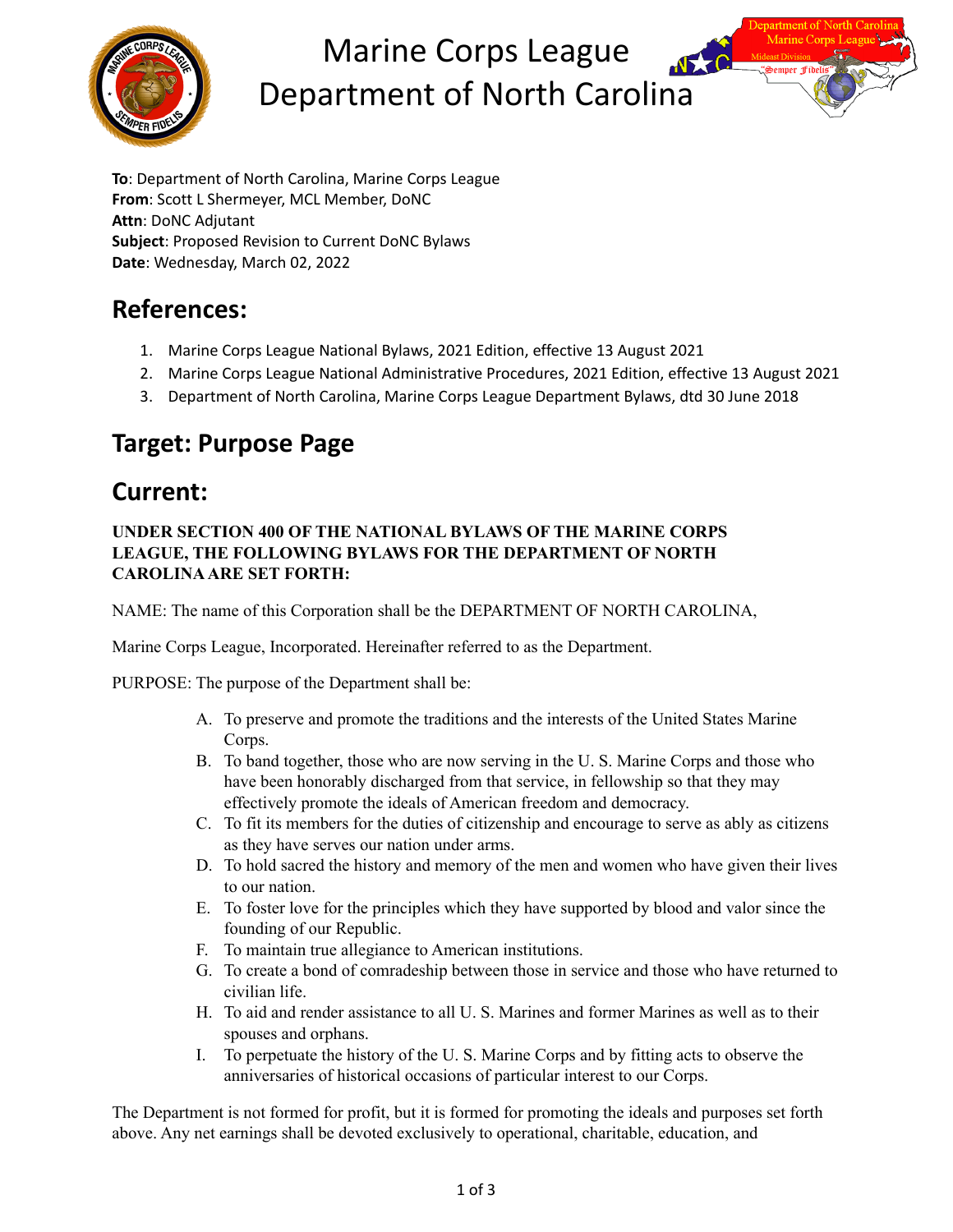

.

## Marine Corps League Department of North Carolina

recreational purposes, as defined by State and Local Statutes and as set forth in the National Bylaws of the Marine Corps League.

## **Proposed Revision:**

**UNDER SECTION 400 OF THE NATIONAL BYLAWS OF THE MARINE CORPS LEAGUE, THE FOLLOWING BYLAWS FOR THE DEPARTMENT OF NORTH CAROLINAARE SET FORTH:**

NAME: The name of this Corporation shall be the DEPARTMENT OF NORTH CAROLINA,

Marine Corps League, Incorporated. Hereinafter referred to as the Department.

PURPOSE: The purpose of the Department shall be:

- A. To preserve and promote the traditions and the interests of the United States Marine Corps.
- B. To band together, those who are now serving in the U. S. Marine Corps and those who have been honorably discharged from that service, in fellowship so that they may effectively promote the ideals of American freedom and democracy.
- C. To fit its members for the duties of citizenship and encourage them to serve as ably as citizens as they have **serves** served our nation under arms.
- D. To hold sacred the history and memory of the men and women who have given their lives to our nation.
- E. To foster love for the principles which they have supported by blood and valor since the founding of our Republic.
- F. To maintain true allegiance to American institutions.
- G. To create a bond of comradeship between those in service and those who have returned to civilian life.
- H. To aid and render assistance to all U.S. Marines and **former veteran** Marines as well as to their spouses and orphans.
- I. To perpetuate the history of the U. S. Marine Corps and by fitting acts to observe the anniversaries of historical occasions of particular interest to our Corps.

The Department is not formed for profit, but it is formed for promoting the ideals and purposes set forth above. Any net earnings shall be devoted exclusively to operational, charitable, education, and recreational purposes, as defined by State and Local Statutes and as set forth in the National Bylaws of the Marine Corps League.

.